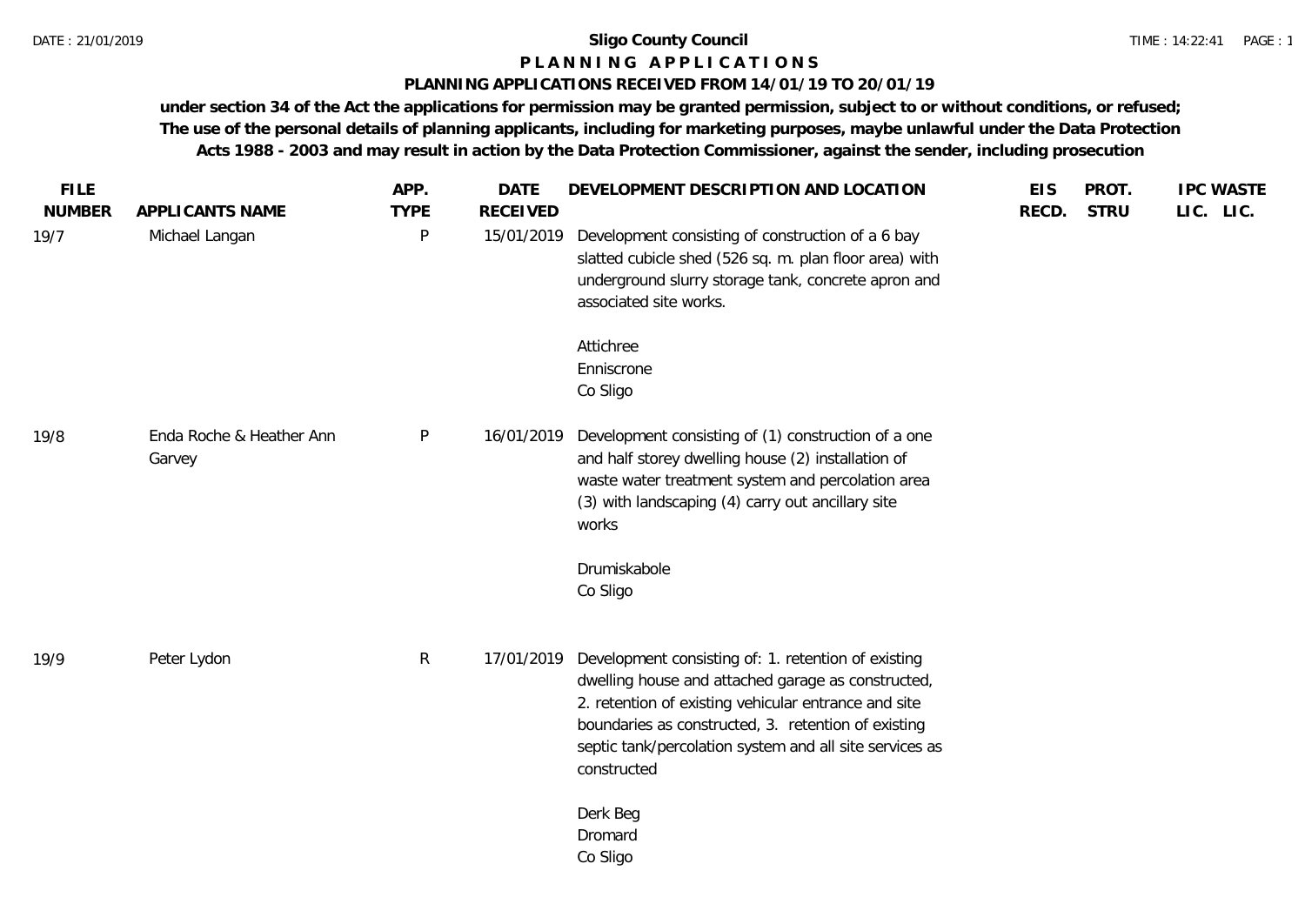#### **P L A N N I N G A P P L I C A T I O N S**

#### **PLANNING APPLICATIONS RECEIVED FROM 14/01/19 TO 20/01/19**

**under section 34 of the Act the applications for permission may be granted permission, subject to or without conditions, or refused; The use of the personal details of planning applicants, including for marketing purposes, maybe unlawful under the Data Protection Acts 1988 - 2003 and may result in action by the Data Protection Commissioner, against the sender, including prosecution**

|               |                           |              |            | DEVELOPMENT DESCRIPTION AND LOCATION                                                                                                                                                                                                                                                                                                                                                                                                                                  |       | PROT.       | <b>IPC WASTE</b> |
|---------------|---------------------------|--------------|------------|-----------------------------------------------------------------------------------------------------------------------------------------------------------------------------------------------------------------------------------------------------------------------------------------------------------------------------------------------------------------------------------------------------------------------------------------------------------------------|-------|-------------|------------------|
| <b>NUMBER</b> | APPLICANTS NAME           | <b>TYPE</b>  | RECEIVED   |                                                                                                                                                                                                                                                                                                                                                                                                                                                                       | RECD. | <b>STRU</b> | LIC. LIC.        |
| 19/10         | Damien & Bernie McCaffrey | $\mathsf{R}$ | 18/01/2019 | Development consisting of retention of existing<br>dwelling house, together with all associated site<br>works.                                                                                                                                                                                                                                                                                                                                                        |       |             |                  |
|               |                           |              |            | Church Lane<br>Carrowhubbock South<br>Enniscrone<br>Co Sligo                                                                                                                                                                                                                                                                                                                                                                                                          |       |             |                  |
| 19/11         | James & Mary Lyons        | $\mathsf{P}$ | 18/01/2019 | Development consisting of: (1) modifications and<br>alterations to my existing dwelling house including<br>alterations to the existing front elevation (2)<br>demolition of existing single stores garage and toilet<br>to the side of the existing house (3) construction of<br>new extensions to the front and site and rear of my<br>existing dwelling house (4) works to the existing<br>front entrance and side boundary walls and all<br>associated site works. |       |             |                  |
|               |                           |              |            | No 9 Keash Road<br>Ballymote<br>Co Sligo                                                                                                                                                                                                                                                                                                                                                                                                                              |       |             |                  |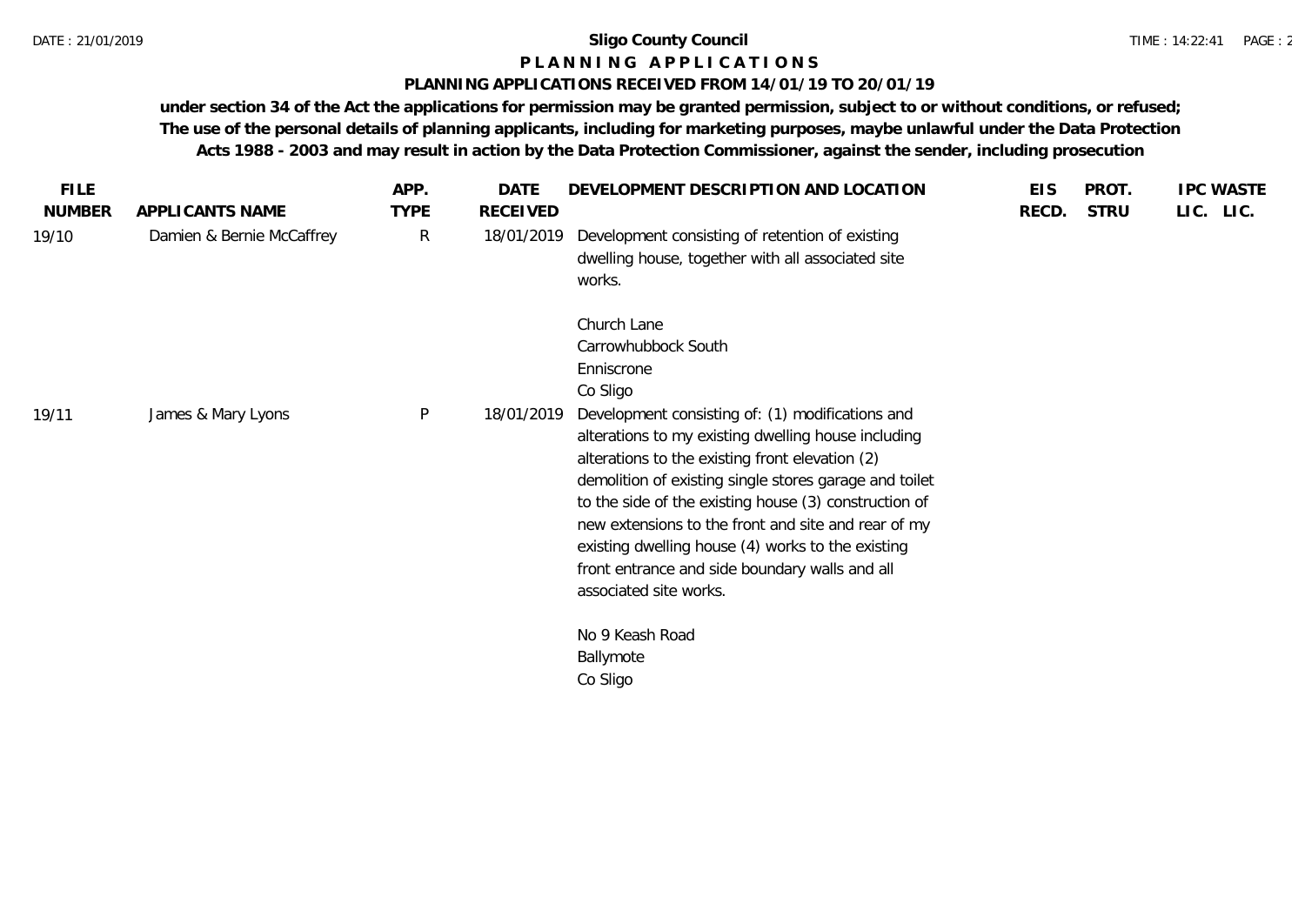#### **P L A N N I N G A P P L I C A T I O N S**

#### **PLANNING APPLICATIONS RECEIVED FROM 14/01/19 TO 20/01/19**

**under section 34 of the Act the applications for permission may be granted permission, subject to or without conditions, or refused; The use of the personal details of planning applicants, including for marketing purposes, maybe unlawful under the Data Protection Acts 1988 - 2003 and may result in action by the Data Protection Commissioner, against the sender, including prosecution**

| FILE.         |                 | APP.        | <b>DATE</b> | DEVELOPMENT DESCRIPTION AND LOCATION                                                                                                                                                                                                                                                                                                                                                                         | EIS   | PROT.       | <b>IPC WASTE</b> |
|---------------|-----------------|-------------|-------------|--------------------------------------------------------------------------------------------------------------------------------------------------------------------------------------------------------------------------------------------------------------------------------------------------------------------------------------------------------------------------------------------------------------|-------|-------------|------------------|
| <b>NUMBER</b> | APPLICANTS NAME | <b>TYPE</b> | RECEIVED    |                                                                                                                                                                                                                                                                                                                                                                                                              | RECD. | <b>STRU</b> | LIC. LIC.        |
| 19/12         | Frank McKiernan | R           | 18/01/2019  | Development consisting of retention : (a) roof<br>window and door to rear of conservatory, (b) porch<br>to front of dwelling house including hipped roof over<br>2 bay windows, (c) stone wall along front boundary,<br>(d) window to rear elevation, (e) revised position of<br>windows to front elevation, together with all<br>ancillary site works and services, previous planning<br>reference PL04/42. |       |             |                  |
|               |                 |             |             | Carrowmore<br>Co Sligo                                                                                                                                                                                                                                                                                                                                                                                       |       |             |                  |

**Total: 6**

\*\*\* END OF REPORT \*\*\*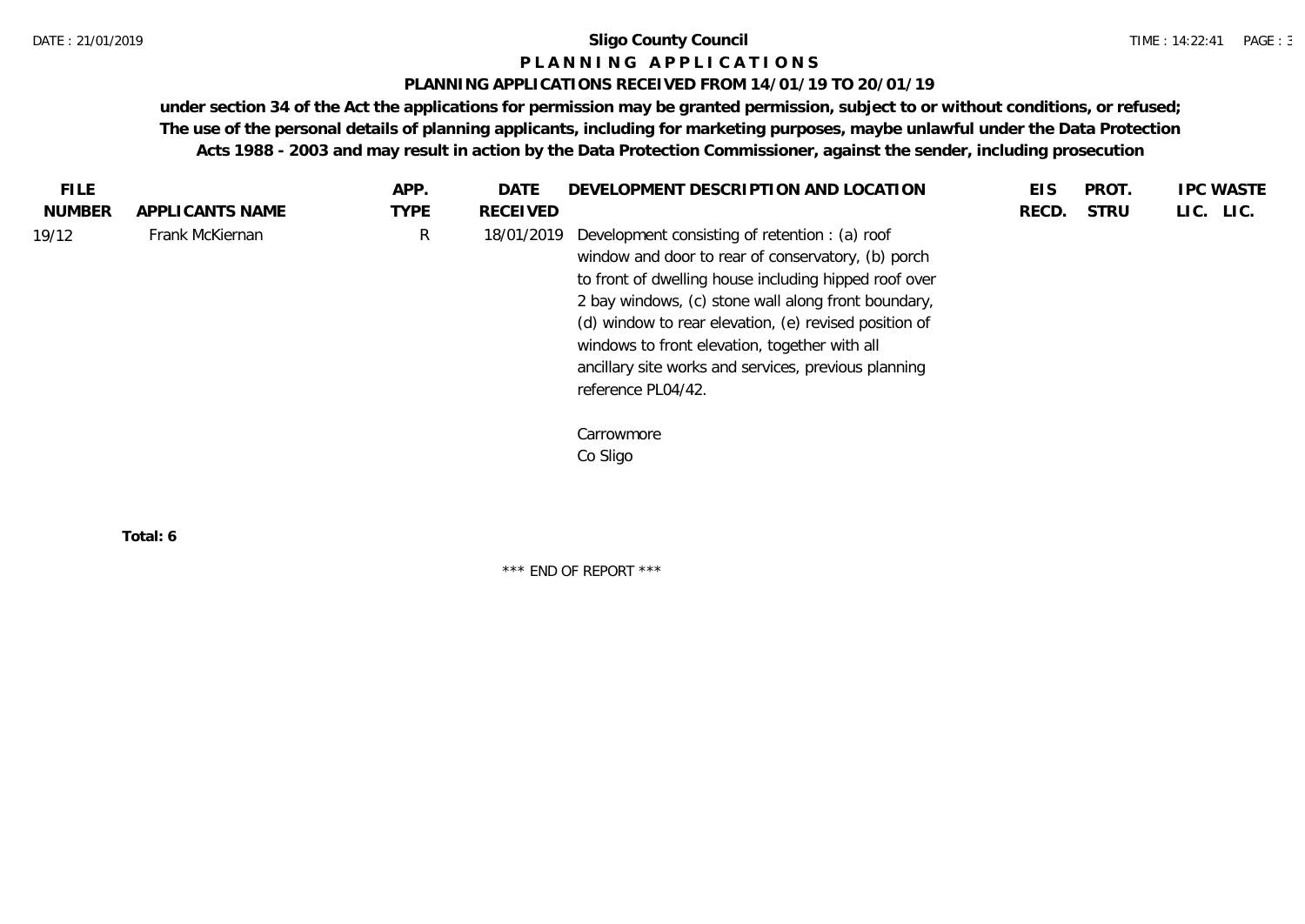# **P L A N N I N G A P P L I C A T I O N S**

## **PLANNING APPLICATIONS GRANTED FROM 14/01/2019 TO 20/01/2019**

**in deciding a planning application the planning authority, in accordance with section 34(3) of the Act, has had regard to submissions or observations recieved in accordance with these Regulations;**

| <b>FILE</b><br><b>NUMBER</b> | APPLICANTS NAME     | APP.<br><b>TYPE</b> | <b>DATE</b><br>RECEIVED | DEVELOPMENT DESCRIPTION AND LOCATION                                                                                                                                                                                 | M.O.<br>DATE | M.O.<br><b>NUMBER</b> |
|------------------------------|---------------------|---------------------|-------------------------|----------------------------------------------------------------------------------------------------------------------------------------------------------------------------------------------------------------------|--------------|-----------------------|
| 18/238                       | Charlie McGoldrick  | P                   | 25/06/2018              | for development consisting of the construction of 2 no.<br>semi-detached 2 storey dwelling houses, to be numbered<br>45 & 46 on vacant plot, Phase 6, with connection to<br>public services and all associated works | 16/01/2019   | P17/19                |
|                              |                     |                     |                         | Phase 6, Whitestrand<br>Aylesbury Park<br>Knappaghmore<br>Second Sea Road, Sligo                                                                                                                                     |              |                       |
| 18/365                       | John & Lisa Monahan | P                   | 12/09/2018              | for development consisting of the construction of a new<br>dwelling, a new garage, a new gateway for vehicular<br>access, a septic tank and percolation area, and all<br>associated site works                       | 16/01/2019   | P16/19                |
|                              |                     |                     |                         | Larass<br>Strandhill<br>Co. Sligo                                                                                                                                                                                    |              |                       |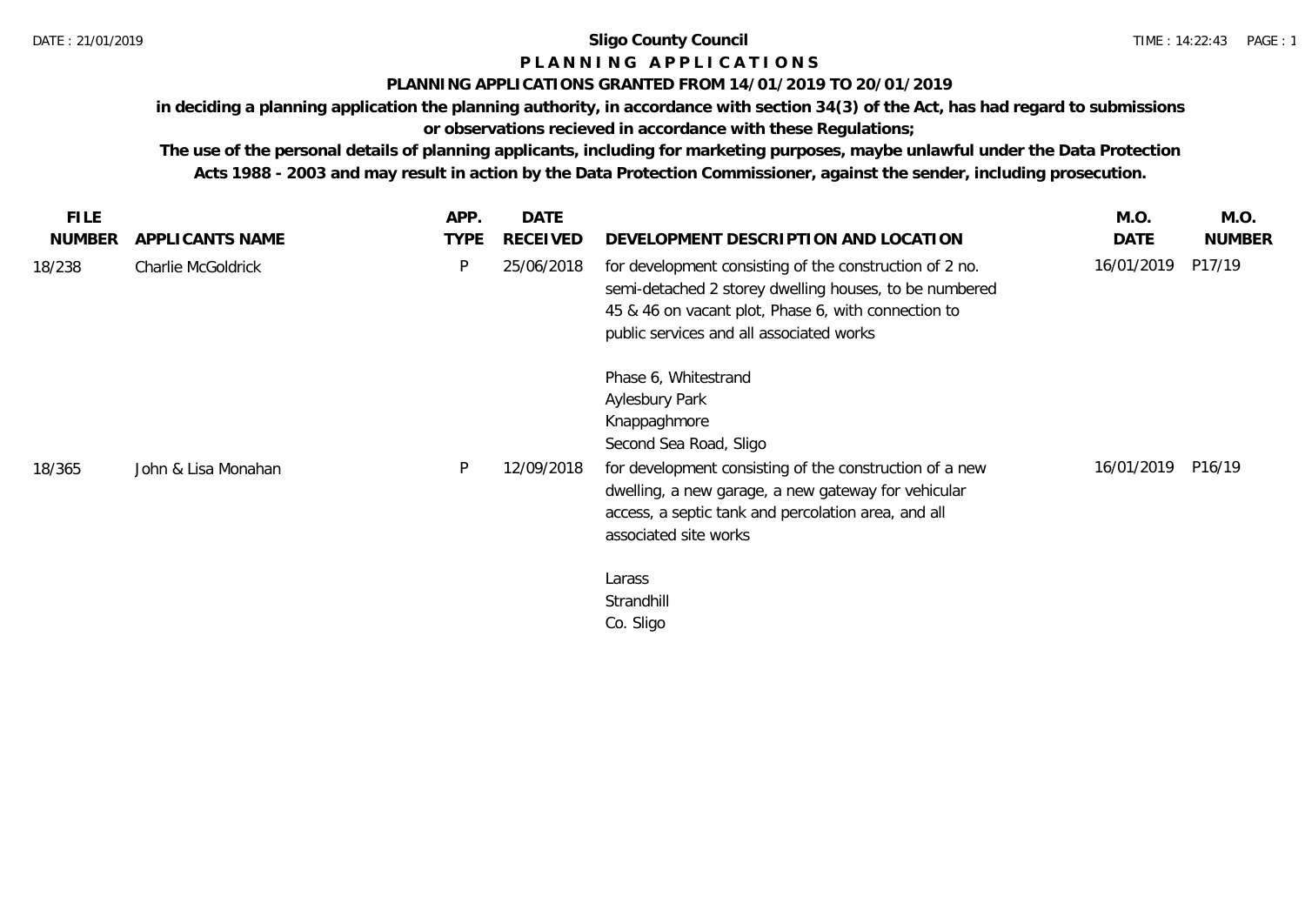# **P L A N N I N G A P P L I C A T I O N S**

# **PLANNING APPLICATIONS GRANTED FROM 14/01/2019 TO 20/01/2019**

**in deciding a planning application the planning authority, in accordance with section 34(3) of the Act, has had regard to submissions or observations recieved in accordance with these Regulations;**

| <b>NUMBER</b><br>APPLICANTS NAME<br><b>TYPE</b><br><b>RECEIVED</b><br>DATE<br><b>NUMBER</b><br>DEVELOPMENT DESCRIPTION AND LOCATION<br>17/01/2019<br>P18/19<br>P<br>18/09/2018<br>Development consisting of (1) demolition of rear annex<br>Mary Finnegan<br>to the rear of existing residential/public house property<br>and erect new residential extension to the rear, change of<br>use of the public house area for use ancillary to the<br>dwelling house. Carry out all associated alterations and<br>renovations necessitated by these works. This building is<br>a protected structure and is listed as RPS-181,<br>O'Sullivan's in the Sligo County Development plan,<br>2017-2023. (2) construction of new two storey<br>apartment building consisting of 2 no. two bedroom<br>apartments, (3) connecting to public utilities, together<br>with all associated site works<br>Main Street<br>Curraghnagap Td<br>Easky<br>Co Sligo | <b>FILE</b> | APP. | <b>DATE</b> | M.O. | M.O. |
|---------------------------------------------------------------------------------------------------------------------------------------------------------------------------------------------------------------------------------------------------------------------------------------------------------------------------------------------------------------------------------------------------------------------------------------------------------------------------------------------------------------------------------------------------------------------------------------------------------------------------------------------------------------------------------------------------------------------------------------------------------------------------------------------------------------------------------------------------------------------------------------------------------------------------------------------|-------------|------|-------------|------|------|
|                                                                                                                                                                                                                                                                                                                                                                                                                                                                                                                                                                                                                                                                                                                                                                                                                                                                                                                                             |             |      |             |      |      |
|                                                                                                                                                                                                                                                                                                                                                                                                                                                                                                                                                                                                                                                                                                                                                                                                                                                                                                                                             | 18/379      |      |             |      |      |
|                                                                                                                                                                                                                                                                                                                                                                                                                                                                                                                                                                                                                                                                                                                                                                                                                                                                                                                                             |             |      |             |      |      |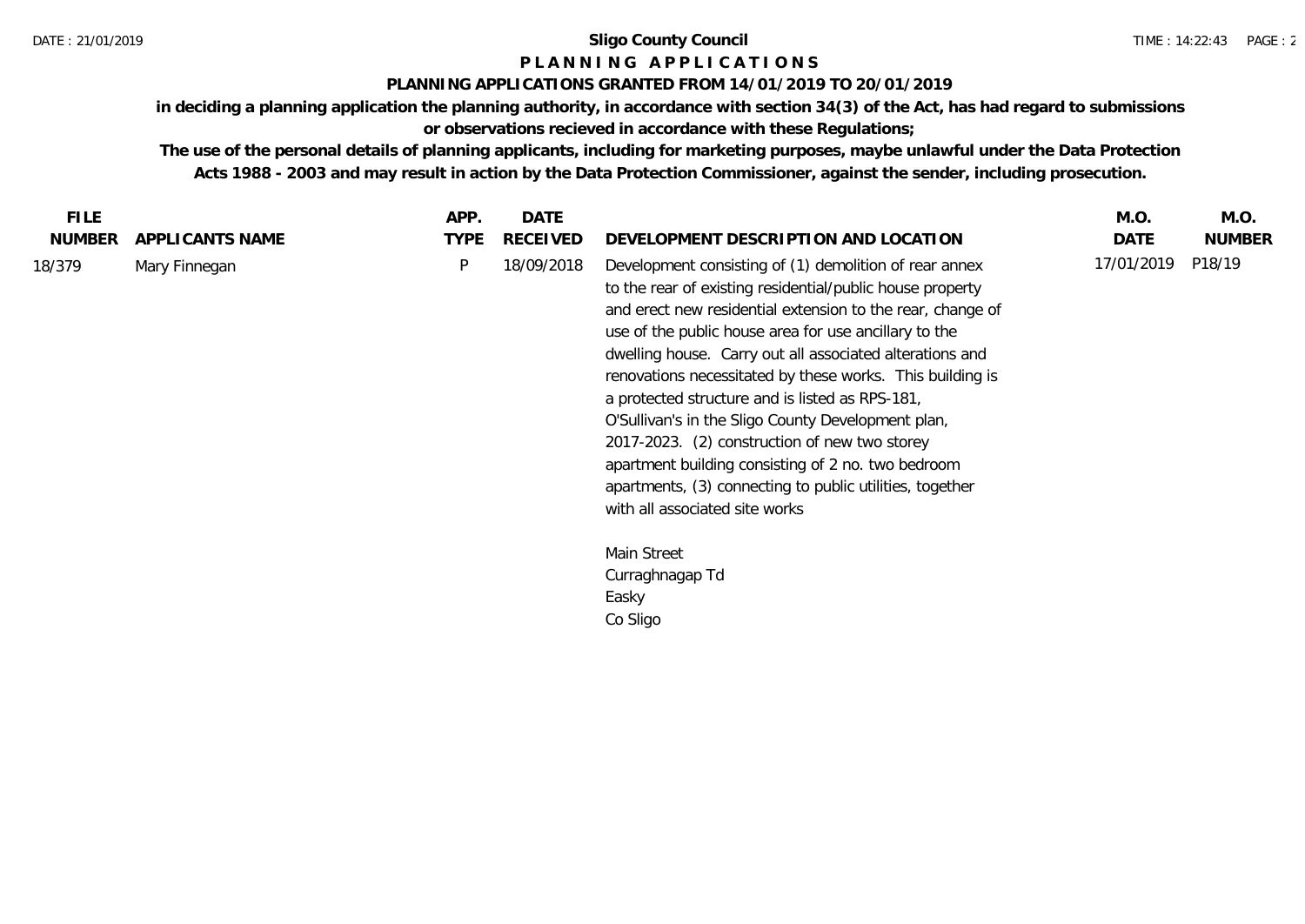# **P L A N N I N G A P P L I C A T I O N S**

# **PLANNING APPLICATIONS GRANTED FROM 14/01/2019 TO 20/01/2019**

**in deciding a planning application the planning authority, in accordance with section 34(3) of the Act, has had regard to submissions or observations recieved in accordance with these Regulations;**

| <b>FILE</b>   |                                                                                           | APP.        | DATE            |                                                                                                                                                                                                                                                                                                                                                                                                                                                                                                                                                                                                                                                                                                                                                                                                                                                                                                                                                                                                                 | M.O.       | M.O.          |
|---------------|-------------------------------------------------------------------------------------------|-------------|-----------------|-----------------------------------------------------------------------------------------------------------------------------------------------------------------------------------------------------------------------------------------------------------------------------------------------------------------------------------------------------------------------------------------------------------------------------------------------------------------------------------------------------------------------------------------------------------------------------------------------------------------------------------------------------------------------------------------------------------------------------------------------------------------------------------------------------------------------------------------------------------------------------------------------------------------------------------------------------------------------------------------------------------------|------------|---------------|
| <b>NUMBER</b> | APPLICANTS NAME                                                                           | <b>TYPE</b> | <b>RECEIVED</b> | DEVELOPMENT DESCRIPTION AND LOCATION                                                                                                                                                                                                                                                                                                                                                                                                                                                                                                                                                                                                                                                                                                                                                                                                                                                                                                                                                                            | DATE       | <b>NUMBER</b> |
| 18/414        | Aileen Donagher-McGowan on<br>behalf of Board of Management of<br>Owenbeg Natioanl School | P           | 15/10/2018      | for development consisting of (1) Demolition of existing<br>porch & equipment store adjoining multi-purpose hall<br>(5.9 sqm); (2) Construction of new main entrance<br>porch (6.2 sq.m); (3) Construction of new extension to<br>accommodate the relocation of existing mainstream<br>classroom and new ASD classroom with ancillary<br>accommodation of multi-sensory room, withdrawal<br>space, storage, sanitary and staff accommodation (201.5)<br>sq.m) (4) Carrying out change of use from existing<br>mainstream classroom to accommodation ancillary to<br>purposed ASD unit (52.8 sq.m.) (4) Carrying out<br>change of use from existing mainstream classroom to<br>accommodation ancillary to proposed ASD unit (52.8<br>sq.m) (works will include alterations to existing floor<br>plans and elevations ) (5) Upgrading the existing<br>on-site effluent treatment system/percolation rea; (6)<br>Connections to existing site services; (7) Carrying out of<br>all associated ancillary site works | 16/01/2019 | P14/19        |
|               |                                                                                           |             |                 | Owenbeg National School                                                                                                                                                                                                                                                                                                                                                                                                                                                                                                                                                                                                                                                                                                                                                                                                                                                                                                                                                                                         |            |               |
|               |                                                                                           |             |                 | Owenbeg                                                                                                                                                                                                                                                                                                                                                                                                                                                                                                                                                                                                                                                                                                                                                                                                                                                                                                                                                                                                         |            |               |
|               |                                                                                           |             |                 | Culleens                                                                                                                                                                                                                                                                                                                                                                                                                                                                                                                                                                                                                                                                                                                                                                                                                                                                                                                                                                                                        |            |               |
|               |                                                                                           |             |                 | Co. Sligo                                                                                                                                                                                                                                                                                                                                                                                                                                                                                                                                                                                                                                                                                                                                                                                                                                                                                                                                                                                                       |            |               |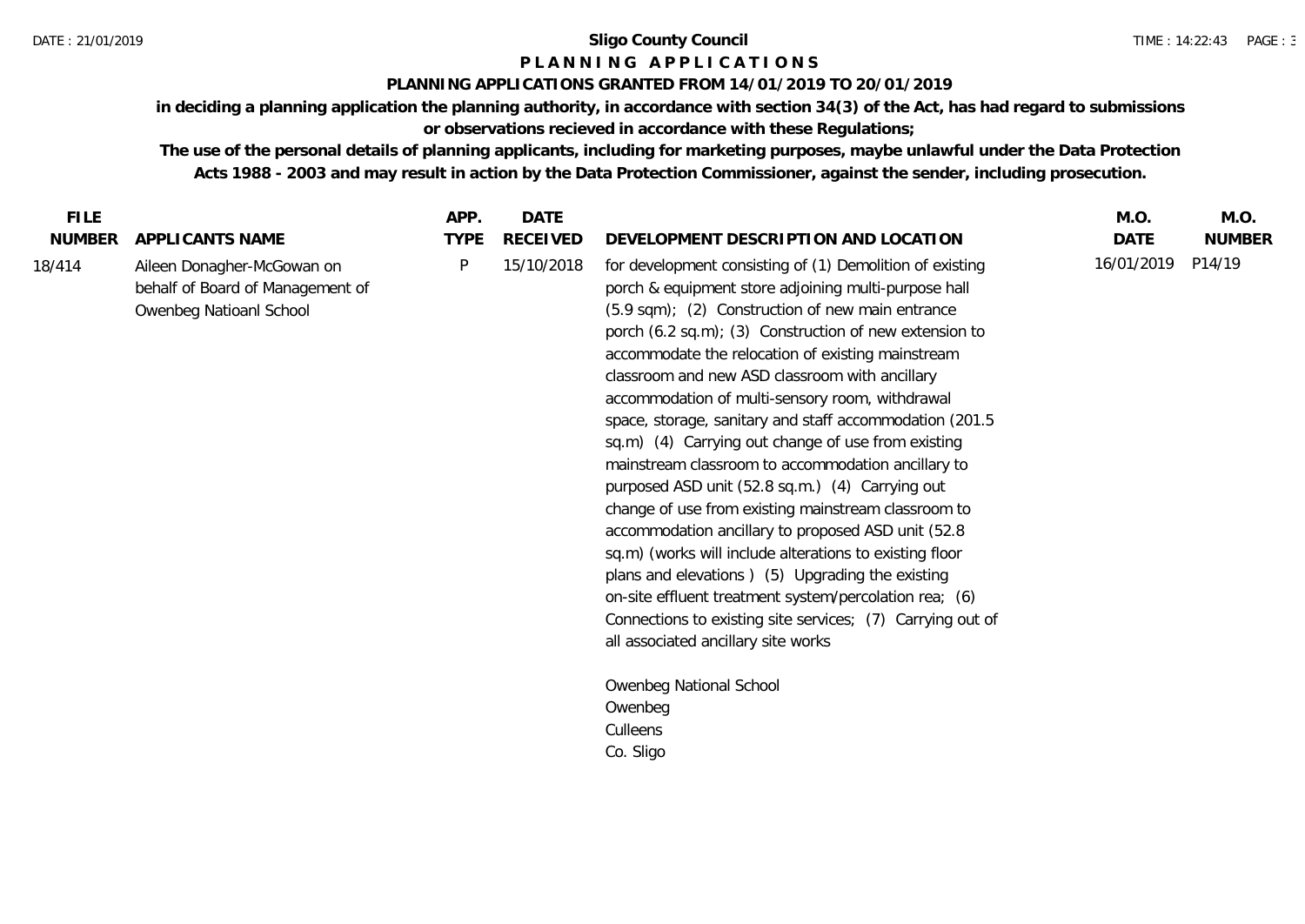# **P L A N N I N G A P P L I C A T I O N S**

# **PLANNING APPLICATIONS GRANTED FROM 14/01/2019 TO 20/01/2019**

**in deciding a planning application the planning authority, in accordance with section 34(3) of the Act, has had regard to submissions or observations recieved in accordance with these Regulations;**

| <b>FILE</b>   |                    | APP.         | <b>DATE</b>     |                                                                                                                                                                                                                                                                                                                                                                                                                                                                                                                                                                                                                                                                                           | M.O.        | M.O.          |
|---------------|--------------------|--------------|-----------------|-------------------------------------------------------------------------------------------------------------------------------------------------------------------------------------------------------------------------------------------------------------------------------------------------------------------------------------------------------------------------------------------------------------------------------------------------------------------------------------------------------------------------------------------------------------------------------------------------------------------------------------------------------------------------------------------|-------------|---------------|
| <b>NUMBER</b> | APPLICANTS NAME    | <b>TYPE</b>  | <b>RECEIVED</b> | DEVELOPMENT DESCRIPTION AND LOCATION                                                                                                                                                                                                                                                                                                                                                                                                                                                                                                                                                                                                                                                      | <b>DATE</b> | <b>NUMBER</b> |
| 18/456        | David McCullagh    | $\mathsf{P}$ | 23/11/2018      | for development consisting of the construction of a single<br>domestic dwelling, proprietary effluent treatment unit<br>and soil polishing filter on site together with all ancillary<br>site works and services                                                                                                                                                                                                                                                                                                                                                                                                                                                                          | 16/01/2019  | p15/19        |
|               |                    |              |                 | Drum East<br>Rathcormack<br>Co. Sligo                                                                                                                                                                                                                                                                                                                                                                                                                                                                                                                                                                                                                                                     |             |               |
| 18/458        | Michael McGoldrick | P            | 27/11/2018      | Development consisting of the demolition of a cold store<br>extension (217 sqm gross floor area) to the rear of<br>existing mixed use building (1,426 sqm gross floor area)<br>with elevation alterations including a new entrance,<br>reconfigured existing entrance with new canopies over<br>both, new window opes, and new exterior finishes to the<br>mixed use building, site works to include reconfigured<br>surface car park to front and rear of building with<br>proposed total of 42 no. car park spaces and 20 no cycle<br>spaces along with all associated site development and<br>landscaping works.<br>Unit 10<br>Saint Colm's Centre<br>Finisklin Business Park<br>Sligo | 18/01/2019  | P22/19        |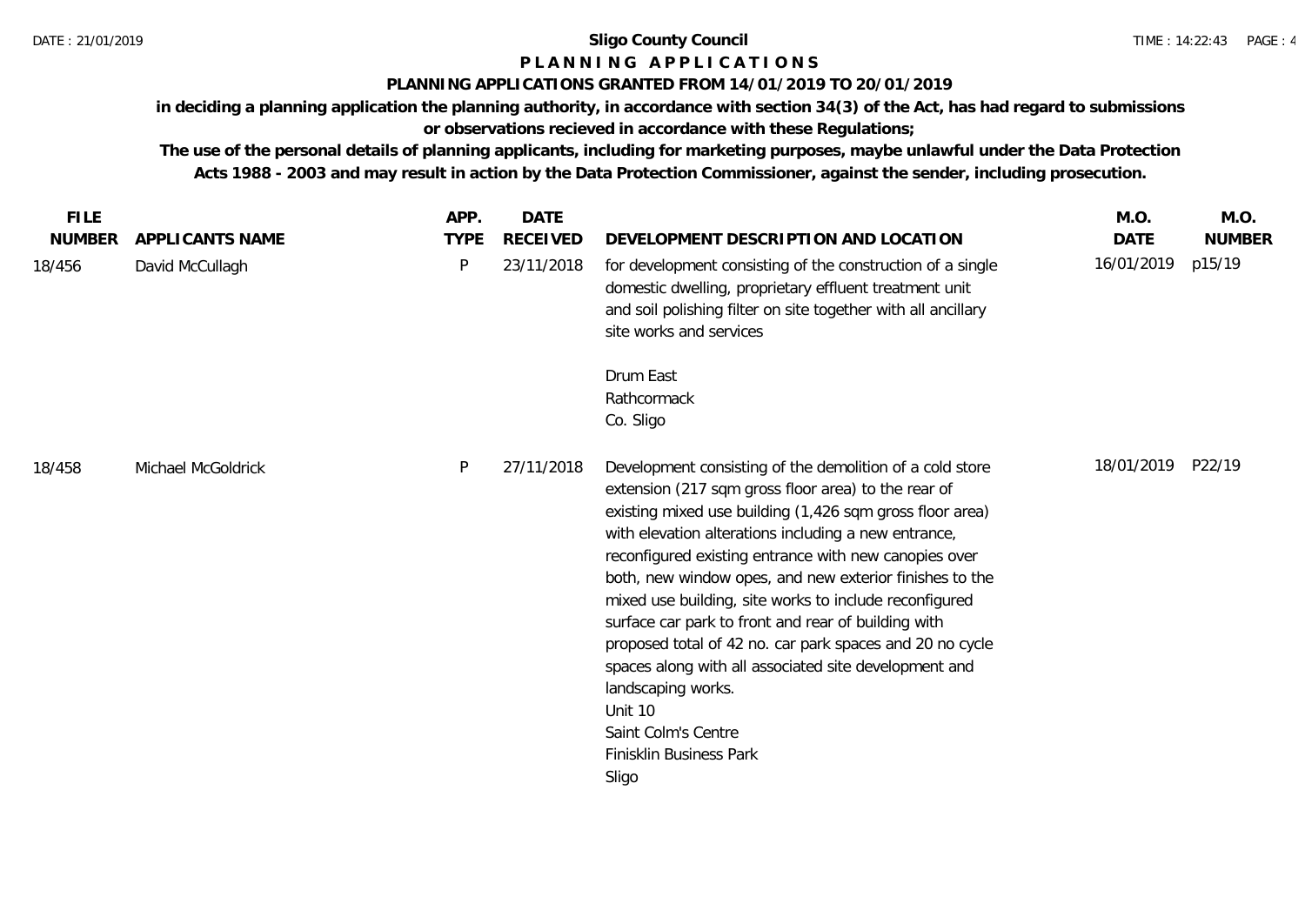# **P L A N N I N G A P P L I C A T I O N S**

## **PLANNING APPLICATIONS GRANTED FROM 14/01/2019 TO 20/01/2019**

**in deciding a planning application the planning authority, in accordance with section 34(3) of the Act, has had regard to submissions** 

**or observations recieved in accordance with these Regulations;**

| <b>FILE</b>             |                                    | APP.             | <b>DATE</b>                   |                                                                                                                                                                                                                                                                                                                                                                           | M.O.                      | M.O.                    |
|-------------------------|------------------------------------|------------------|-------------------------------|---------------------------------------------------------------------------------------------------------------------------------------------------------------------------------------------------------------------------------------------------------------------------------------------------------------------------------------------------------------------------|---------------------------|-------------------------|
| <b>NUMBER</b><br>18/461 | APPLICANTS NAME<br>Owen McLoughlin | <b>TYPE</b><br>P | <b>RECEIVED</b><br>27/11/2018 | DEVELOPMENT DESCRIPTION AND LOCATION<br>Development consisting of retention of foundations and<br>rising walls for rear extension and permission to<br>complete a two storey rear extension and alterations to a<br>dwelling.<br>42 St Johns Terrace<br>Sligo                                                                                                             | <b>DATE</b><br>14/01/2019 | <b>NUMBER</b><br>P12/19 |
| 18/462                  | Martha doyle & Declan Crean        | P                | 28/11/2018                    | Development consisting of alterations to the existing<br>dwelling house, including an overall increase to the roof<br>ridge height, changes to external elevations, internal<br>layout changes, minor alterations to the existing foul and<br>surface water drainage systems, minor landscaping and<br>ancillary site works.<br>Knappagh More<br>Strandhill Road<br>Sligo | 14/01/2019                | P10/19                  |
| 18/467                  | Brian O'Hara                       | P                | 30/11/2018                    | Development consisting of (1) Construction of a one and<br>a half storey dwelling house (2) installation of a<br>wastewater treatment system and percolation area (3)<br>Construction of a new vehicular entrance and (4) Carry<br>out of all ancillary site works.<br>Carrowmore ED<br>Kilmacowen<br>Co. Sligo                                                           | 18/01/2019                | P21/19                  |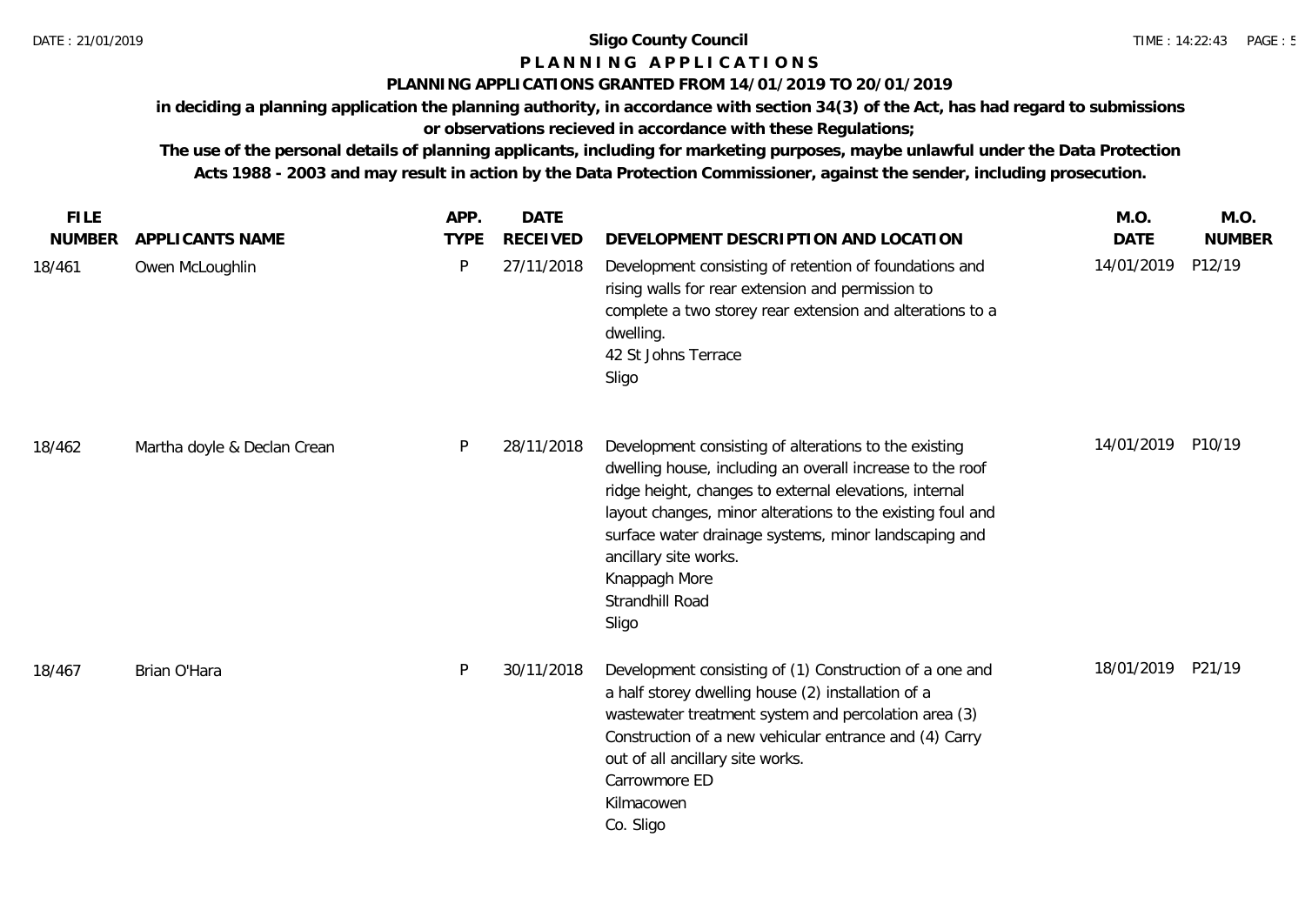# **P L A N N I N G A P P L I C A T I O N S**

### **PLANNING APPLICATIONS GRANTED FROM 14/01/2019 TO 20/01/2019**

**in deciding a planning application the planning authority, in accordance with section 34(3) of the Act, has had regard to submissions** 

**or observations recieved in accordance with these Regulations;**

**The use of the personal details of planning applicants, including for marketing purposes, maybe unlawful under the Data Protection Acts 1988 - 2003 and may result in action by the Data Protection Commissioner, against the sender, including prosecution.**

| <b>NUMBER</b><br>APPLICANTS NAME<br><b>TYPE</b><br>RECEIVED<br>DEVELOPMENT DESCRIPTION AND LOCATION<br>DATE<br>18/01/2019<br>P20/19<br>P<br>03/12/2018<br>Development consisting of construction of a dwelling<br>Kevin & Rachel McGarrity<br>house and all associated site works including connection<br>to public foul sewer.<br>Kilkilloge<br>Mullaghmore<br>Co. Sligo<br>14/01/2019<br>P11/19<br>P<br>04/12/2018<br>Development consisting of construction of a new<br>Alison & Jason Egan<br>dwelling house together with new septic tank and all<br>associated site works.<br>Drumbaun<br>Curry<br>Ballymote<br>Co. Sligo<br>Total: 11 | <b>FILE</b> | APP. | <b>DATE</b> | M.O. | M.O.          |
|----------------------------------------------------------------------------------------------------------------------------------------------------------------------------------------------------------------------------------------------------------------------------------------------------------------------------------------------------------------------------------------------------------------------------------------------------------------------------------------------------------------------------------------------------------------------------------------------------------------------------------------------|-------------|------|-------------|------|---------------|
|                                                                                                                                                                                                                                                                                                                                                                                                                                                                                                                                                                                                                                              |             |      |             |      | <b>NUMBER</b> |
|                                                                                                                                                                                                                                                                                                                                                                                                                                                                                                                                                                                                                                              | 18/468      |      |             |      |               |
|                                                                                                                                                                                                                                                                                                                                                                                                                                                                                                                                                                                                                                              | 18/472      |      |             |      |               |
|                                                                                                                                                                                                                                                                                                                                                                                                                                                                                                                                                                                                                                              |             |      |             |      |               |

\*\*\* END OF REPORT \*\*\*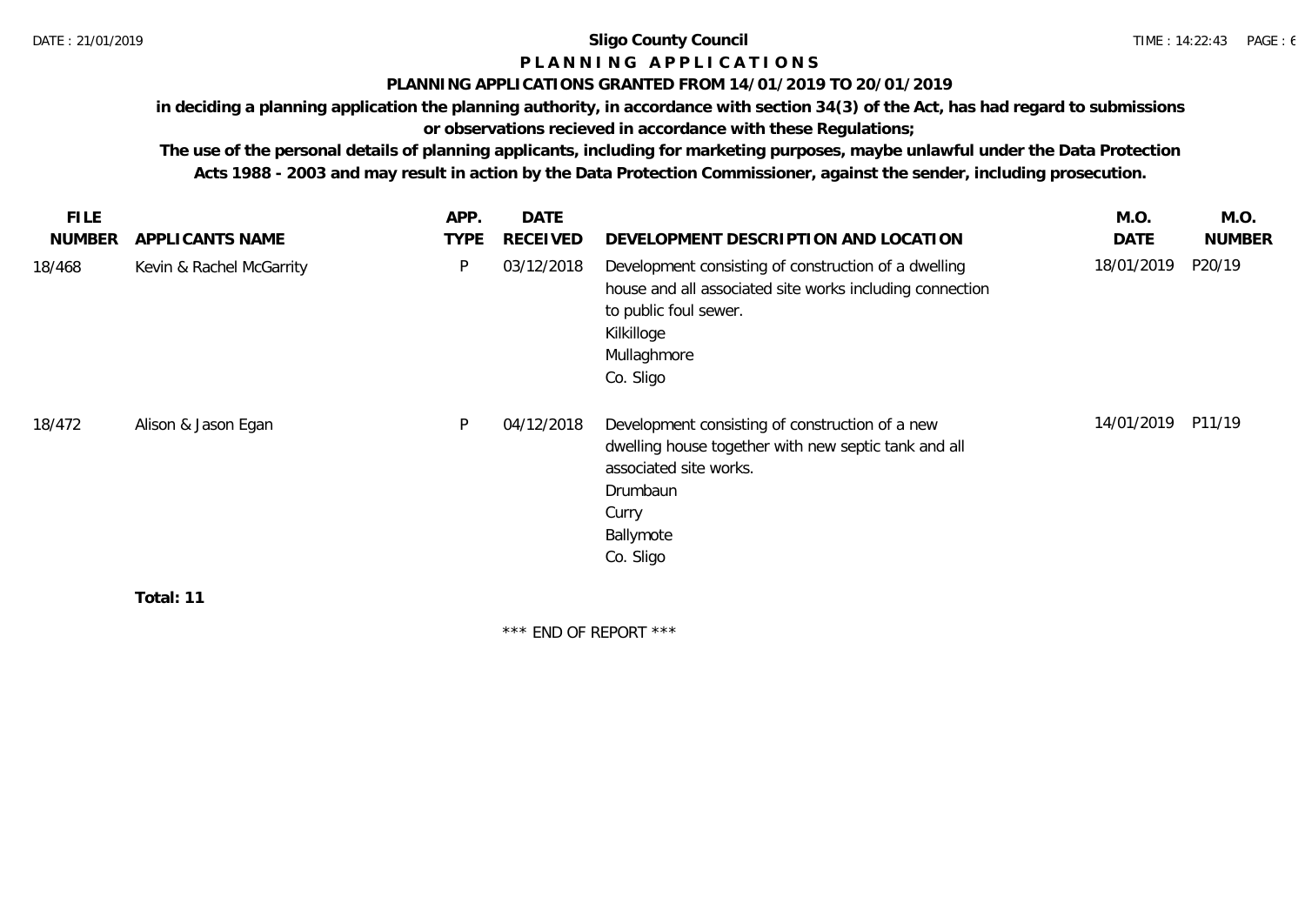# **P L A N N I N G A P P L I C A T I O N S**

### **PLANNING APPLICATIONS REFUSED FROM 14/01/2019 TO 20/01/2019**

**in deciding a planning application the planning authority, in accordance with section 34(3) of the Act, has had regard to submissions** 

# **or observations recieved in accordance with these Regulations;**

**The use of the personal details of planning applicants, including for marketing purposes, maybe unlawful under the Data Protection Acts 1988 - 2003 and may result in action by the Data Protection Commissioner, against the sender, including prosecution.**

| NUMBER<br>APPLICANTS NAME<br><b>RECEIVED</b><br>LOCATION<br>DATE<br><b>NUMBER</b><br>TYPE<br>Padraig & Claire Calpin<br>Development consisting of construction of a<br>19/11/2018<br>D.<br>18/451<br>P13/19<br>14/01/2019<br>split-level dwelling house with detached garage,<br>access road, provision of an on-site effluent<br>treatment system and all associated site works.<br>Carrownacreevy<br>Dromard East<br>Beltra | <b>FILE</b> | APP. | DATE | DEVELOPMENT DESCRIPTION AND | M.O. | M.O. |
|-------------------------------------------------------------------------------------------------------------------------------------------------------------------------------------------------------------------------------------------------------------------------------------------------------------------------------------------------------------------------------------------------------------------------------|-------------|------|------|-----------------------------|------|------|
|                                                                                                                                                                                                                                                                                                                                                                                                                               |             |      |      |                             |      |      |
| Co. Sligo                                                                                                                                                                                                                                                                                                                                                                                                                     |             |      |      |                             |      |      |

**Total: 1**

\*\*\* END OF REPORT \*\*\*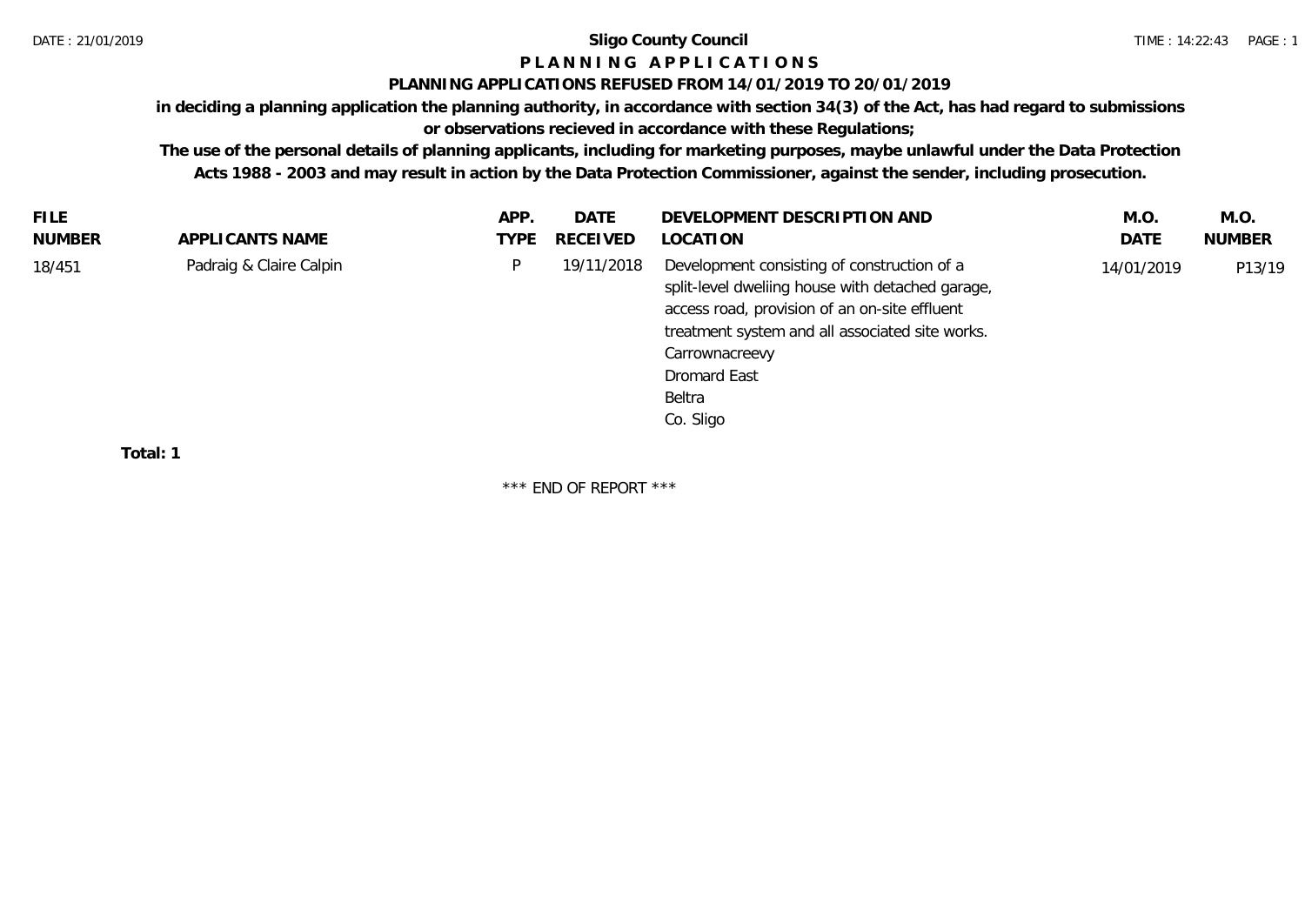# **A N B O R D P L E A N A L A APPEAL DECISIONS NOTIFIED FROM 14/01/2019 TO 20/01/2019**

| FILE.<br>NUMBER | APPLICANTS NAME<br>AND ADDRESS                            | APP.<br><b>TYPE</b> | <b>DECISON</b><br>DATE | L.A.<br>DEC. | DEVELOPMENT DESCRIPTION AND LOCATION                                                                                                                                                                                       | B.P.<br>DEC. DATE | <b>DECISION</b> |
|-----------------|-----------------------------------------------------------|---------------------|------------------------|--------------|----------------------------------------------------------------------------------------------------------------------------------------------------------------------------------------------------------------------------|-------------------|-----------------|
| 18/121          | Alan Carolan<br>Donaghmore<br>Manorhamilton<br>Co Leitrim | P                   | 30/05/2018             | R            | Development consisting of the construction of a new<br>single storey detached dwelling, vehicular entrance,<br>wastewater treatment system and associated site<br>works and services<br>Aghanagh<br>Ballinafad<br>Co Sligo | 15/01/2019        | REFUSED         |
|                 | Total:                                                    |                     |                        |              |                                                                                                                                                                                                                            |                   |                 |

**\*\*\*\*\*\*\*\*\*\*\*\* END OF REPORT \*\*\*\*\*\*\*\*\*\*\*\***